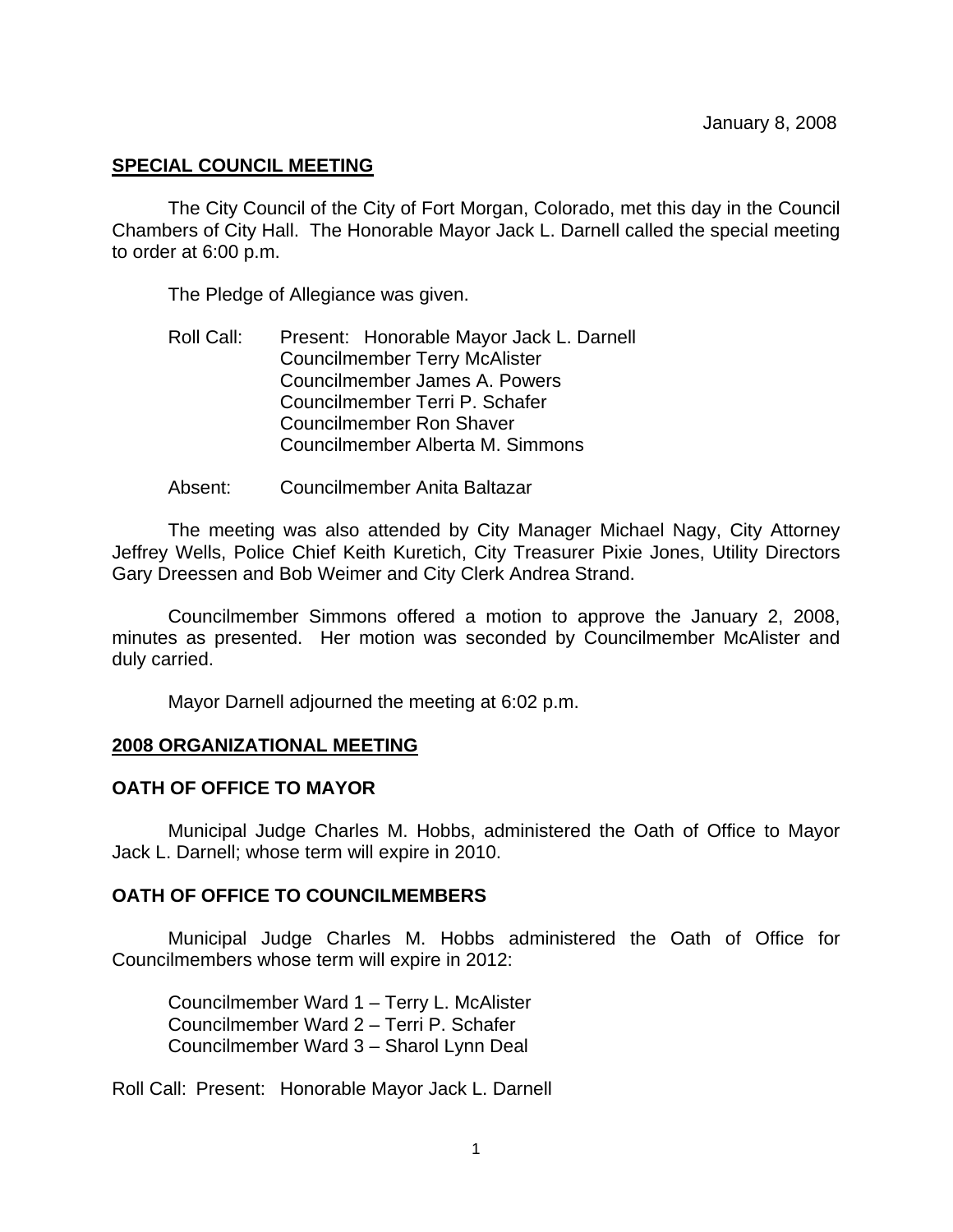Councilmember Sharol Lyn Deal Councilmember Terry McAlister Councilmember James A. Powers Councilmember Terri P. Schafer Councilmember Ron Shaver Councilmember Alberta M. Simmons

#### **COMMENTS FROM THE MAYOR**

Mayor Darnell welcomed the new Council. The Mayor reminded everyone of the retreat on Saturday, January 12. He stated that the City Attorney would review the Council Rules of Procedure and of duties and responsibilities of staff as outlined in *Charter* revision. He also stated that communication will be discussed and a retreat will be held on March 8 to set the goals for the City Manager. He encouraged input from citizens before the March 8 retreat concerning the \$4.1 million in reserves. He commented that these retreats will set the direction for the next two years. **RESOLUTION TO CONFIRM APPOINTMENTS TO THE VARIOUS POSITIONS** 

## **APPOINTMENT OF CITY MANAGER**

Councilmember Schafer stated that before the oaths of office are administered, the Council has not addressed the issue of a contract for the City Manager Michael Nagy. She stated that City Manager Michael Nagy's contract expires tonight and she wondered if he could be sworn in or if the matter should be discussed at a later date. Attorney Wells added that the matter of his contract has not been properly noticed and cannot be discussed tonight. City Manager Nagy stated that he had been notified of the termination in the contract ten days ago by the City Attorney Wells and he said he had no trouble delaying it beyond tonight. He stated it suits him fine to take the agreement up at a later time. The Mayor stated for clarification that there was no contract between the City of Fort Morgan and City Manager Michael Nagy. Mr. Nagy agreed that he did not have a contract. This matter will be discussed and scheduled for a future City Council meeting.

Mayor Darnell administered the oath of office of City Manager to Michael A. Nagy.

#### **APPOINTMENT OF ACTING CITY MANAGER**

Mayor Darnell stated that the new *Charter* provides for appointment of an Acting City Manager. Attorney Wells read ARTICE V, SEC 2. Acting City Manager. The Council shall designate a qualified person to serve as acting city manager during the manager's absence or disability, or during times when the position is vacant. He provided Council the option to appoint this position tonight or consider it at a later time. He did emphasize that a qualified individual should be named. City Manager Michael Nagy recommended Police Chief Keith Kuretich be considered.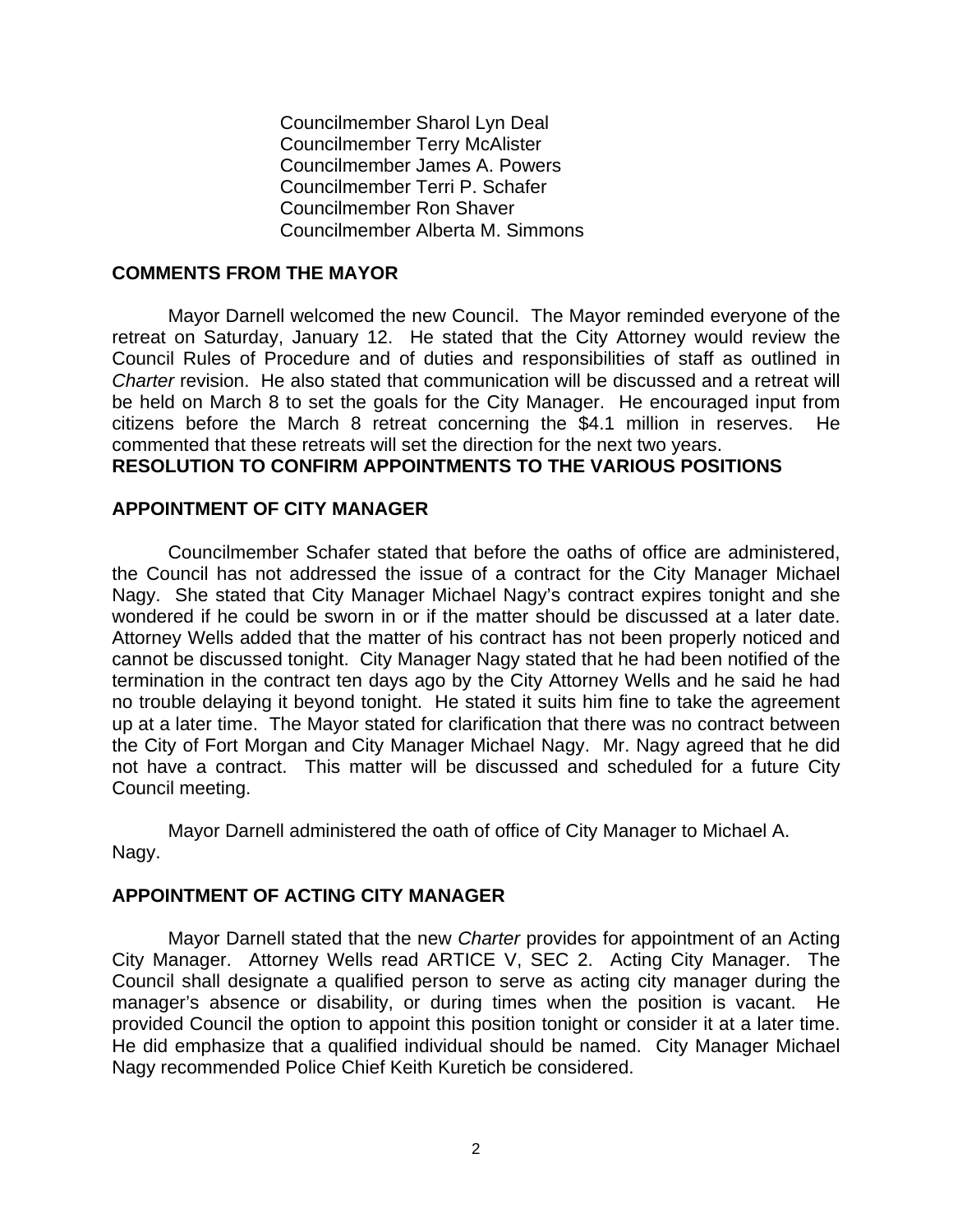Councilmember McAlister offered a motion to appoint Keith Kuretich as the Acting City Manager. His motion was seconded by Councilmember Schafer and duly carried.

Mayor Darnell administered the oath of office of Acting City Manager to Keith Kuretich.

Councilmember Simmons offered a Resolution for City Council appointment of positions. Her motion was seconded by Councilmember Powers and duly carried.

## **RESOLUTION No. 08-01-01**

## **CITY COUNCIL APPOINTMENT OF POSITIONS**

 **WHEREAS**, Article IV, Section 4 (d)(6) of the *Charter* of the City of Fort Morgan empowers the City Council to appoint a City Manager, a City Attorney, a Municipal Judge and Deputy Municipal Judge and in addition to these appointed officials the Volunteer Fire Chief.

**NOW THEREFORE, BE IT RESOLVED BY THE CITY COUNCIL OF THE CITY OF FORT MORGAN, COLORADO** that the following persons be appointed to the various positions as set forth in the City *Charter*:

| City Manager           | Michael A. Nagy       |
|------------------------|-----------------------|
| <b>City Attorney</b>   | Jeffrey A. Wells      |
| <b>Fire Chief</b>      | W. Bradley Parker     |
| Municipal Judge        | Charles M. Hobbs      |
| Deputy Municipal Judge | Dennis L. Brandenburg |

**FURTHERMORE, BE IT RESOLVED BY THE CITY COUNCIL OF THE CITY OF FORT MORGAN, COLORADO** that Keith Kuretich is appointed to serve as acting City Manager during the manager's absence, disability or during times when the position is vacant.

INTRODUCED, PASSED, APPROVED AND ADOPTED this 8th day of January, 2008, the vote upon roll call being as follows:

Ayes: Mayor Darnell; Councilmembers Deal, McAlister, Powers, Schafer, Shaver and Simmons

Nays: None.

Absent /Abstain: None.

## THE CITY COUNCIL OF THE CITY OF FORT MORGAN, COLORADO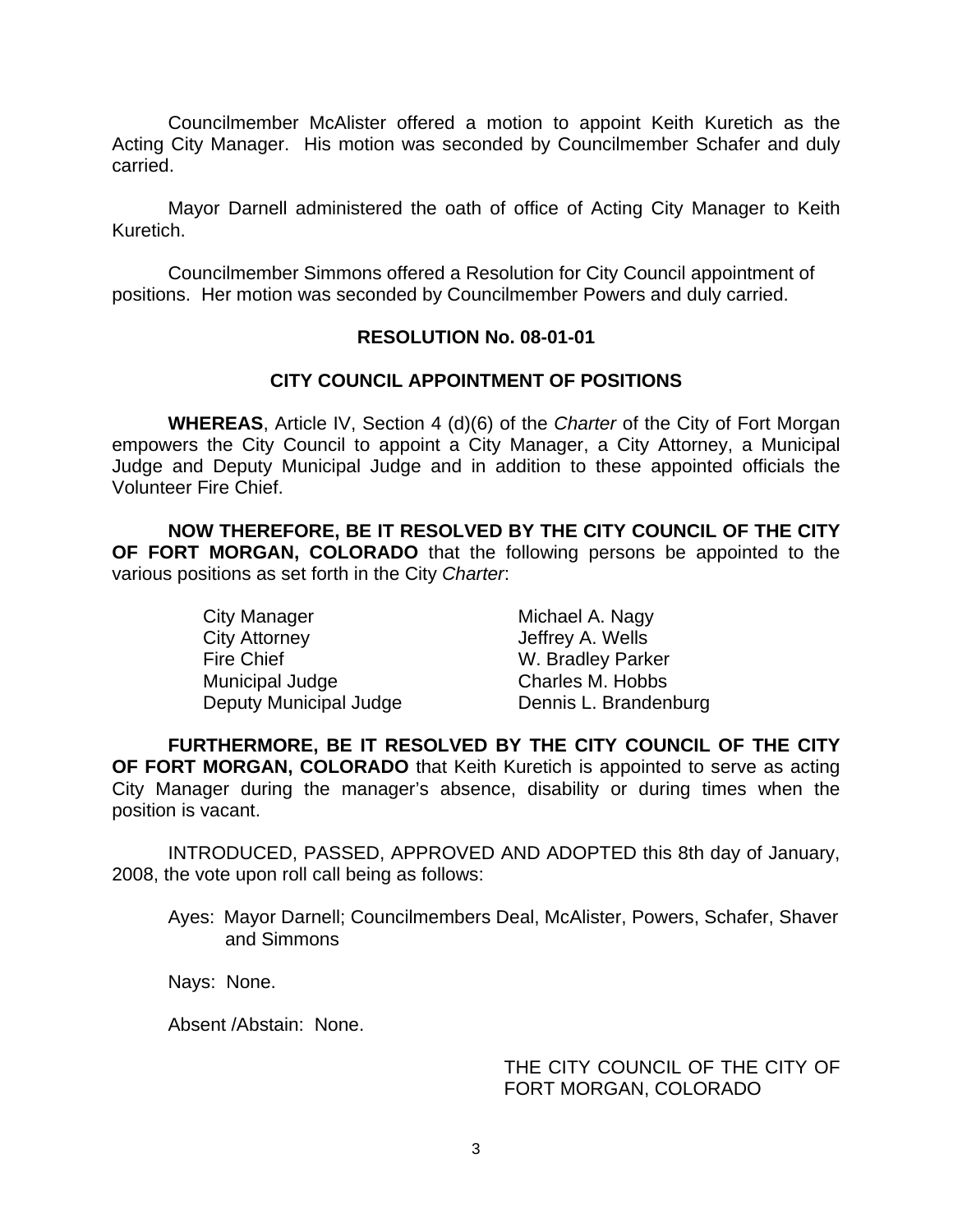[ SEAL ]

 BY: /s/ Jack L. Darnell Mayor

ATTEST:

/s/ Andrea J. Strand City Clerk

| <b>STATE OF COLORADO</b>   |     |                    |
|----------------------------|-----|--------------------|
| <b>COUNTY OF MORGAN</b>    | SS. | <b>CERTIFICATE</b> |
| <b>CITY OF FORT MORGAN</b> |     |                    |

I, Andrea J. Strand, City Clerk for the City of Fort Morgan, Colorado, do hereby certify and attest that the foregoing **Resolution** is a true, perfect and complete copy of the **Resolution** adopted by the City Council of Fort Morgan, Colorado, and is identical to the original thereof appearing in the official records of the City of Fort Morgan, Colorado, and that the same has not been, since its adoption, in any respect, rescinded or amended.

IN TESTIMONY WHEREOF, I have hereunto set my hand and have affixed the seal of the City of Fort Morgan this  $8<sup>th</sup>$  day of January, 2008.

/s/ Andrea J. Strand, City Clerk

#### **COMMENTS FROM THE CITY MANAGER**

 Michael Nagy stated: "In this business, I have come to know that I will never stop learning. Not that I should ever want to, that is.

 "In this business, the only constant is change. And, in this business, it is where ordinary people can come together, to speak, to make choices and, at times, to make extraordinary change, whether to be as is, or sometimes, to go with a new system.

 "People last week in Iowa came out to speak and make choices. Today, people in New Hampshire are doing so as well. And two months ago, people here in Fort Morgan came out and spoke and made choices too.

 "A choice of system. This is what has changed. Yet, as I said here, honored and humbled to be a part of this change, and honored with a new appointment the fundamentals of myself and what is important here has not changed.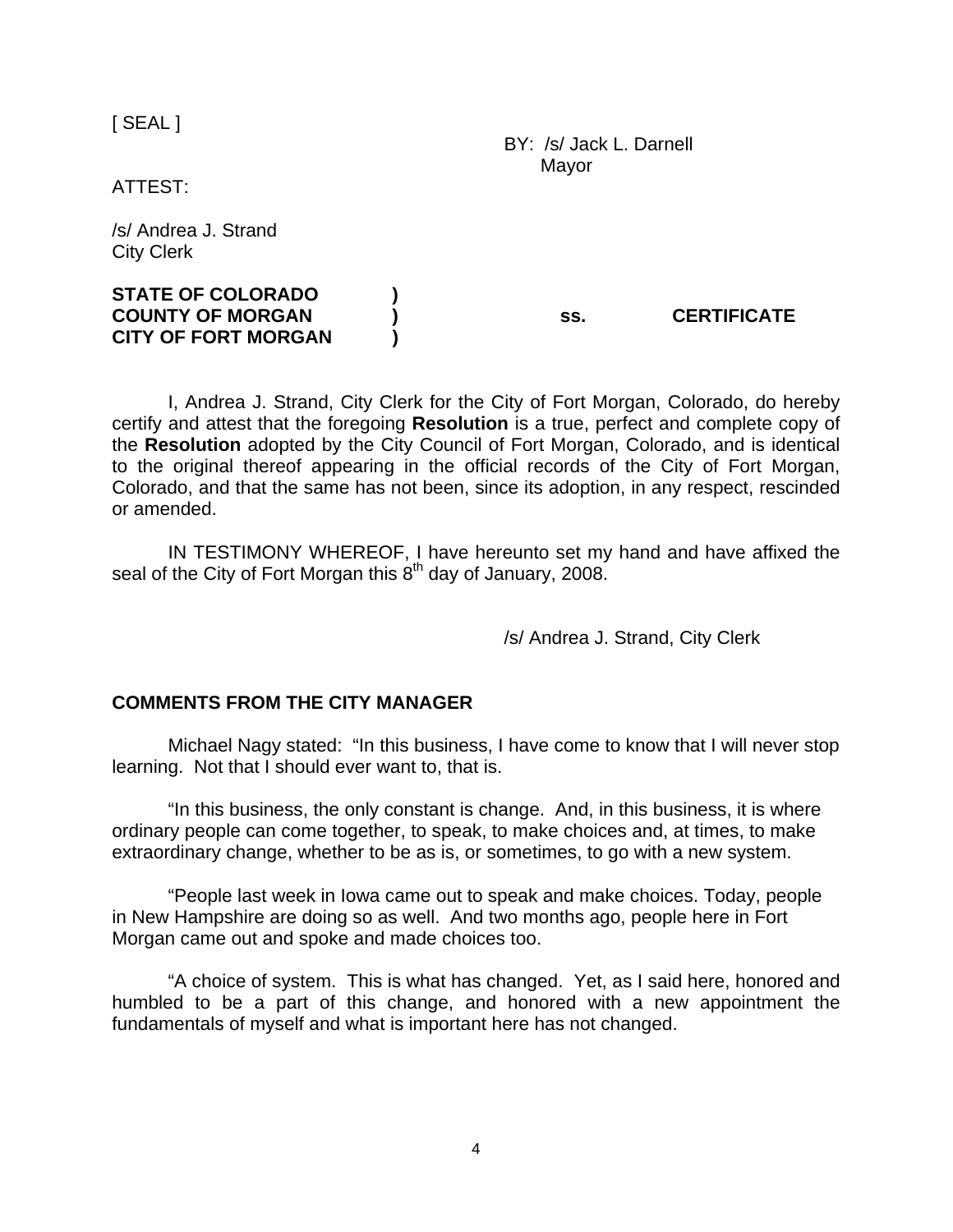"The fundamentals of the mission at hand, the doing of the public's business, with vision, fore-sight, principled steadiness, and, open inclusion and conversation, as much as possible.

 "The mission of fairly and evenly dealing with people on whole and one to one, as each day best allows.

 "The mission of stewarding public dollars, toward best destinations, and investments, for today, tomorrow, and generation next.

 "The mission of rating a genuine and best foot forward, the mission of mailing sensible and well displayed decision for the whole of the town, from corner to corner and more.

 "The mission of inspiring and helping all to understand the potential of themselves and of the community on whole. The mission of taking and making both easy and tough steps ahead.

 "To walk in this capacity is indeed a fine honor. This is a prized mission to fulfill and give back to the public the most for their resources, as those resources come together in the seat of local government.

 "I do not offer and do not want to offer perfection. This is not for me, nor would it be me. But, I do offer belief in the value of perfection towards this mission. Each and every day can be better. In the role of City Manger, I find enthusiasm and thrill. In delivering the best, and fairest, possible in casting a widest net of understanding, and in achieving the most that can be expected. For and with a stake in this City and its future. I thank the Council and the public for their support. And, the staff for being and doing their best.

"Here's to tomorrow and a good year ahead."

#### **COUNCIL REPRESENTATIVES ON VARIOUS BOARDS AND COMMITTEES**

Mayor Darnell presented the following listing of Council representatives on the various Board and Committees.

| <b>BOARD OR</b><br><b>COMMITTEE</b> | 2008-2009        |
|-------------------------------------|------------------|
| Airport                             | <b>McAlister</b> |
| <b>CML Policy Review</b>            | <b>Powers</b>    |
| <b>Fire Pension</b>                 | Darnell          |
| Fort Morgan Ditch Co                | Shaver           |
| <b>Golf Course Advisory</b>         | <b>Schafer</b>   |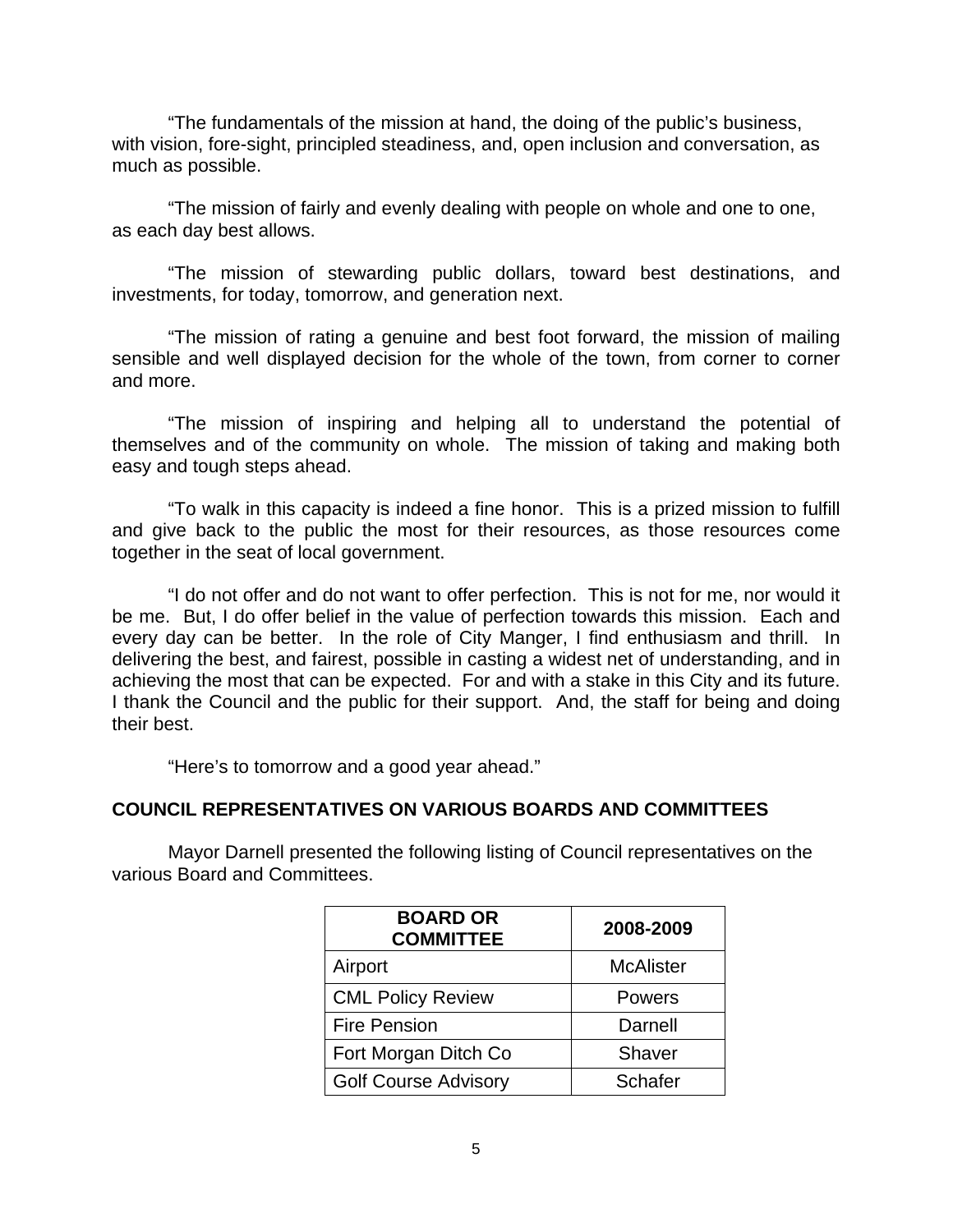| <b>Library Board</b>       | Simmons      |
|----------------------------|--------------|
| <b>MCEDC</b>               | Schafer      |
| Museum/Heritage            | Powers       |
| <b>Planning Commission</b> | Darnell/Deal |
| Progressive 15             | Darnell      |
| <b>Recreation Advisory</b> | Powers       |
| <b>Senior Center</b>       | Simmons/Deal |
| Tree & Parks Advisory      | Deal         |
| <b>Water Advisory</b>      | Shaver       |

Councilmember Simmons reminded all advisory boards and committees to provide their agendas and minutes to the City Clerk.

## **OPEN MEETINGS LAW – POSTING OF NOTICES**

 Clerk Strand presented information concerning Open Meetings Law pursuant to C.R.S. 24-6-402(2)(c). Councilmember Simmons offered a motion designating 110 Main Street as the public place for the posting of notices for the City of Fort Morgan in 2008. Her motion was seconded by Councilmember Powers and duly carried.

## **DISCUSSION CONCERNING** *THE FORT MORGAN TIMES'* **OPEN RECORDS REQUEST**

Attorney Wells read the following statement:

- "1. I want to take a few minutes to summarize the Open Records issue that the City is working with the Fort Morgan Times to resolve.
- "2. The Fort Morgan Times has published a very good article which explains the positions of both parties.
- "3. As was stated by the paper we do disagree on the classification of the records. However, the real issue in these circumstances is the fact that the records had been destroyed pursuant to the policy before *The Fort Morgan Times'* request.
- "4. The Newspaper has filed another open records request for additional information on the City's policies, which I have included in City Council's Table File. I plan to work with other appropriate staff to address this request as required under the Colorado Open Records Act.
- "5. The Newspaper does ask important questions to which I am sure Council and the public would like answers.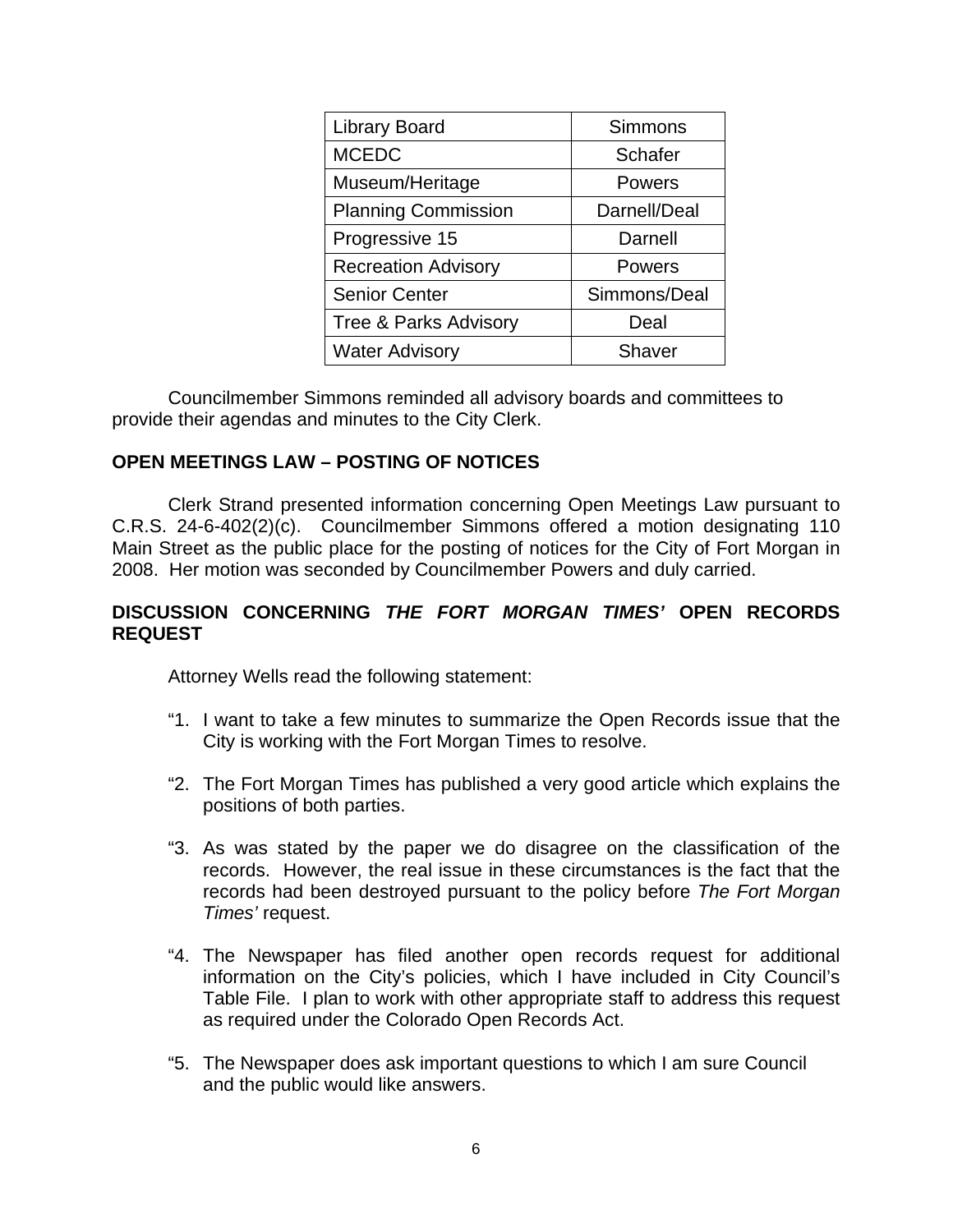- a. First, why did the City file a declaratory judgment action in Morgan District Court on Friday when it had not yet issued its response to the paper? Reported 8:55 a.m., should have been reported as 8:55 p.m. The answer is simple. At that point, even though the records had been destroyed according to policy, the issue raised by the Newspaper's request would not likely be resolved without a Court's interpretation. Prior to filing the lawsuit I had spoken with the Newspaper and its attorney, and they made it very clear that they believed the Newspaper was entitled to the records. When I personally delivered the denial to the newspaper on Monday I was not given a chance to explain why the City made this determination, instead I was told, "We will resolve this issue in Court." The City's declaratory judgment action is not seeking money damages from the Newspaper, it is only requesting that the Court look at the Statute and provide an interpretation for the City and the Newspaper. If we can work reasonably and address the issues, then the Court will not need to be involved.
- b. Second, the Newspaper insinuates that the City requested an extension of time to respond so that it could file a lawsuit against the paper. The fact is that the Newspaper offered the extension of time which then we accepted. The issues related to these records are very complex, and I appreciated the Newspaper's consideration in offering additional time to consider those issues.
- c. Finally, I would like to offer a different perspective on the information requested by the Newspaper. The City agrees that the public should be informed about how individual council members do their job. However, when it comes to personnel matters, the employee also has rights of privacy. Mr. Nagy requested his review be done in private. The City Council, and as I imagine all employers, would not open their personal notes regarding their evaluation of an employee."

#### **STATEMENT FROM THE MAYOR**

The Council discussed their concerns of spending tax payer dollars for this lawsuit, as well as asked for clarification from the City Attorney concerning personnel records which Attorney Wells answered. Councilmember Powers asked for clarification that the rating for City Manager Nagy's was disclosed to the public as Council was obligated to do. Attorney Wells agreed, yes it was.

Councilmember Powers offer a Resolution to authorize the City Attorney to file a declaratory judgment action with the Morgan County District Court and to proceed with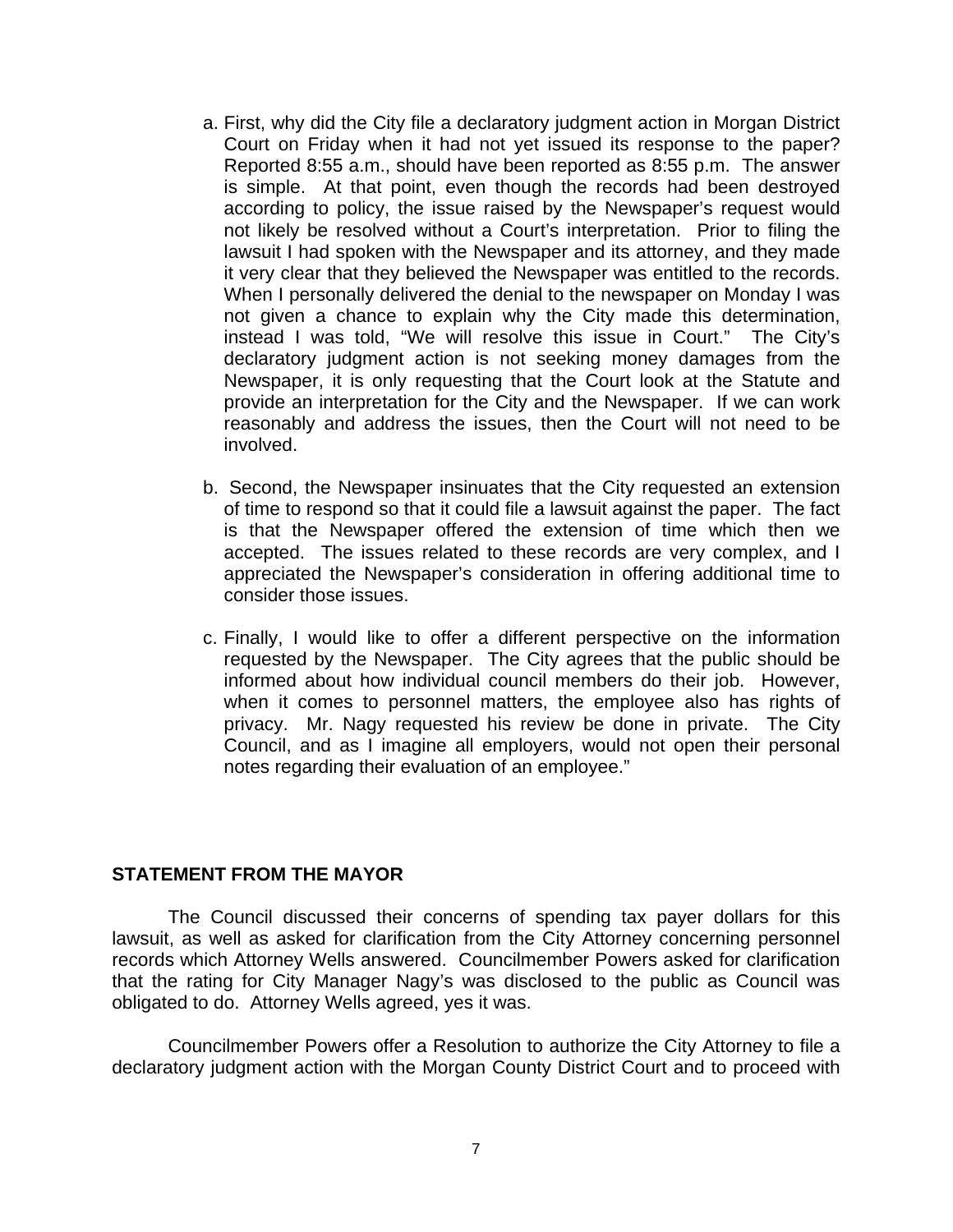the necessary legal action. His motion was seconded by Councilmember Shaver and duly carried.

# **RESOLUTION No. 08-01-02**

## **AUTHORIZING THE CITY ATTORNEY TO FILE A DECLARATORY JUDGMENT ACTION WITH THE MORGAN COUNTY DISTRICT COURT AND PROCEED WITH THE NECESSARY LEGAL ACTION**

**WHEREAS**, Sec. 2(B), Article I, of the *Charter* provides that "[T]he City shall have power to sue and defend"; and,

**WHEREAS,** the Council has found that a Declaratory Judgment Action seeking a judicial determination of the City's rights and obligations under the Colorado Open Records Act is necessary to protect the citizens and taxpayers of the City of Fort Morgan.

## **NOW, THEREFORE, BE IT RESOLVED BY THE CITY COUNCIL OF THE CITY OF FORT MORGAN, COLORADO:**

**SEC. 1:** The Council hereby authorizes the City Attorney to file and represent the City in any Declaratory Judgment Action or other litigation necessary to resolve the dispute in the Morgan County District Court.

INTRODUCED, PASSED, APPROVED AND ADOPTED this 8TH day of January, 2008, the vote upon roll call being as follows:

Ayes: Mayor Darnell; Councilmembers Deal, McAlister, Powers Schafer, Shaver, Simmons

Nays: None.

Absent /Abstain: None.

THE CITY COUNCIL OF THE CITY OF FORT MORGAN, COLORADO

[ SEAL ]

 By: /s/ Jack Darnell Mayor